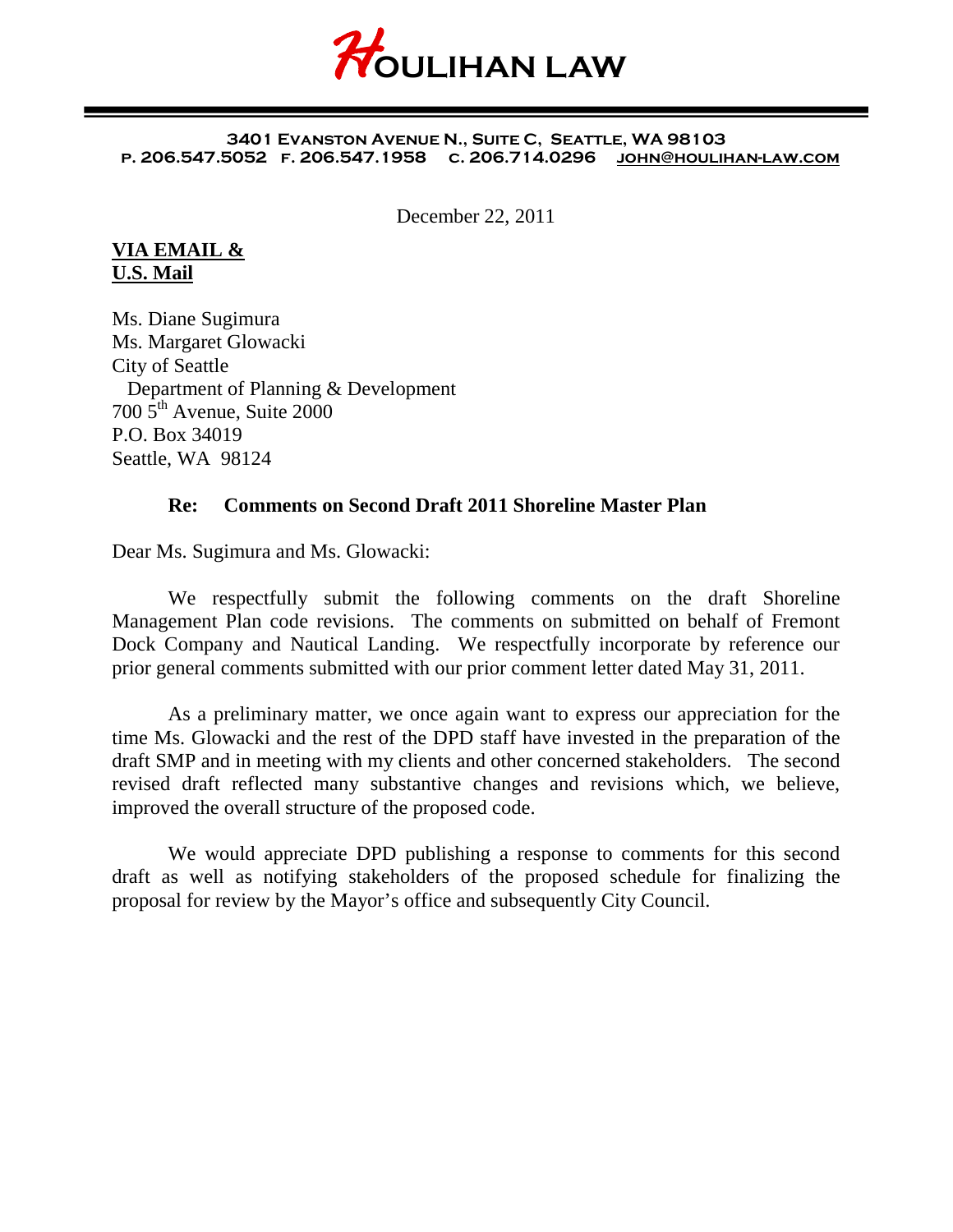#### **GENERAL COMMENTS**

### **1. The Revised Draft SMP Continues to Present an Overly Burdensome Regulatory Structure which may Damage the very Maritime Industries it is intended to Preserve and Protect.**

The draft SMP is a very complex and intricate piece of legislation. We remain concerned that the complexity of the second draft SMP will only add to the permitting cost and delay for both small and large properties and projects.

The Shoreline Management Act is intended to help the maritime industry prosper and protect private property rights while encouraging the use and development of shoreline. The draft SMP as currently proposed, however, creates the risk of burdensome and intrusive permitting requirements, expansive yet unquantifiable restoration requirements, and reduced value and vibrancy of shoreline properties.

The added complexity and limitation on the use of shoreline properties, whether perceived or actual, will discourage redevelopment and improvement of the shoreline environment – the very projects that would be needed to improve existing habitat and ecological function may not be proposed, let alone built. The implication of "no net loss" as interpreted and implemented in the current draft SMP will likely result in "no net economic or ecological gain" and sharply reduced incentive to undertake substantial projects within the shoreline environment.

Simplifying the code should be DPD's highest priority. We again request that the draft SMP simply and clearly establish a "safe harbor" for existing buildings and structures. Rather than pages of code describing the instances in which existing structures can be or may, if numerous conditions are satisfied, be substantially improved, rebuilt or maintained, the draft SMP could simply establish the enactment date as the "baseline condition." All structures within the Shoreline Zone upon passage of the SMP would be deemed in compliance – including buildings, piers, wharves, bulkheads or shoreline armoring – not "non-conforming." Thereafter, any substantial improvement, renovation, repair or maintenance for such "baseline structures" -- so long as the footprint is not expanded -- would be subject to a simple, "fast-track" shoreline permit process.

If "no net loss" is the standard, then all existing structures should be allowed to continue because they are part of the "baseline condition." Requiring mitigation for existing structures converts "no net loss" into mandatory ecological restoration. That is not the purpose or intent of the Shoreline Management Act.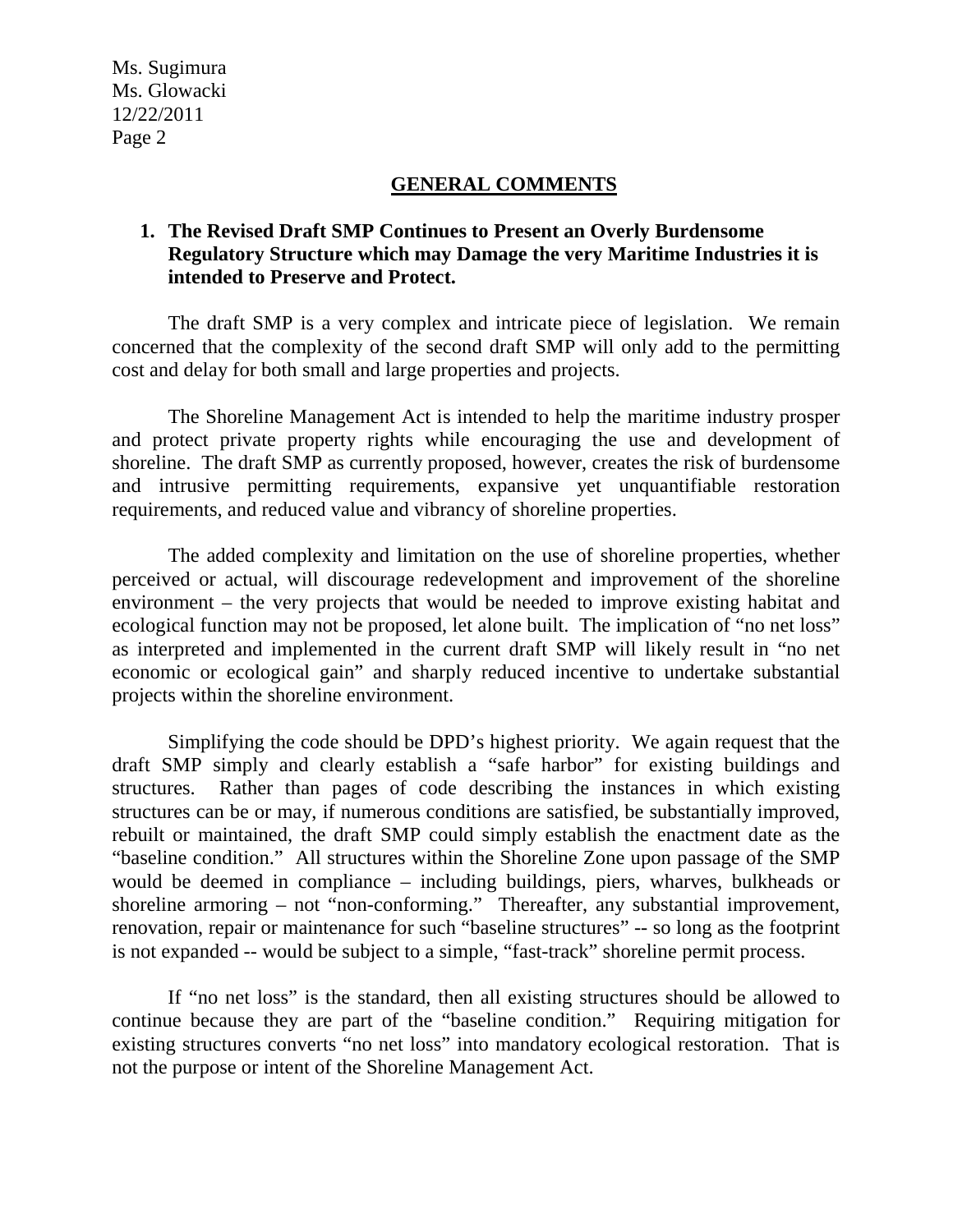#### **2. UC, UM and UG Setbacks**

The shoreline in the UC, UG and UM environment is highly altered or "degraded" from its pre-urbanization condition. The "no net loss" requirement is not a mandate to return developed shoreline to its "prehistoric" state. Rather, "no net loss" is intended to preserve current conditions. The imposition of buffers and new set back requirements, especially in highly altered shoreline environments such as the ship canal, amounts to enhancement of current ecological function and is contrary to the Shoreline Management Act policies and requirements. The second draft did not alter these "ecological enhancing" requirements.

In the UG environment, the draft SMP establishes a 15 foot buffer shoreward from the ordinary high water mark ("OHW") and an additional 20 foot set back from that 15 foot buffer. The Ship Canal is a man-made waterway with highly engineered shorelines necessary for the continued navigation of commercial and recreational vessels. Mandating increased buffers on the theory that riparian upland is needed to support near shore salmon habitat in a man-made canal is not a "no net loss" proposition. To the contrary, the increased buffers along a man-made canal imposes an environmental "enhancement" requirement above existing baseline which beyond the requirements of the SMA.

The additional 20 foot buffer is not warranted, nor authorized under the SMA, in the UG environment in and along the Ship Canal. FDC's Quadrant Lake Union Center ("QLUC") is the only UG property on the north side of the Ship Canal. The property FDC owns is entirely upland because it is separated from the ship canal waters by land owned by the Army Corps of Engineers. On and adjacent to the Army Corps of Engineer's property is the Burke Gilman trail easement which is approximately 18 feet wide and runs along the waterside length of the QLUC. Pursuant to the trail easement proposed by the City, buildings cannot be located within the area of the Burke Gilman trail without the City's prior review and approval. As such, there is already existing limitation on the building area in the UG environment along the ship canal...the Burke Gilman Trail.

Moreover, the City's easement requires the Burke Gilman to be located along the ship canal. The draft SMP, on the contrary, prohibits a use such as the Burke Gilman Trail within the proposed 15 foot set-back and upon passage would deem the Burke Gilman Trail a "non-conforming use."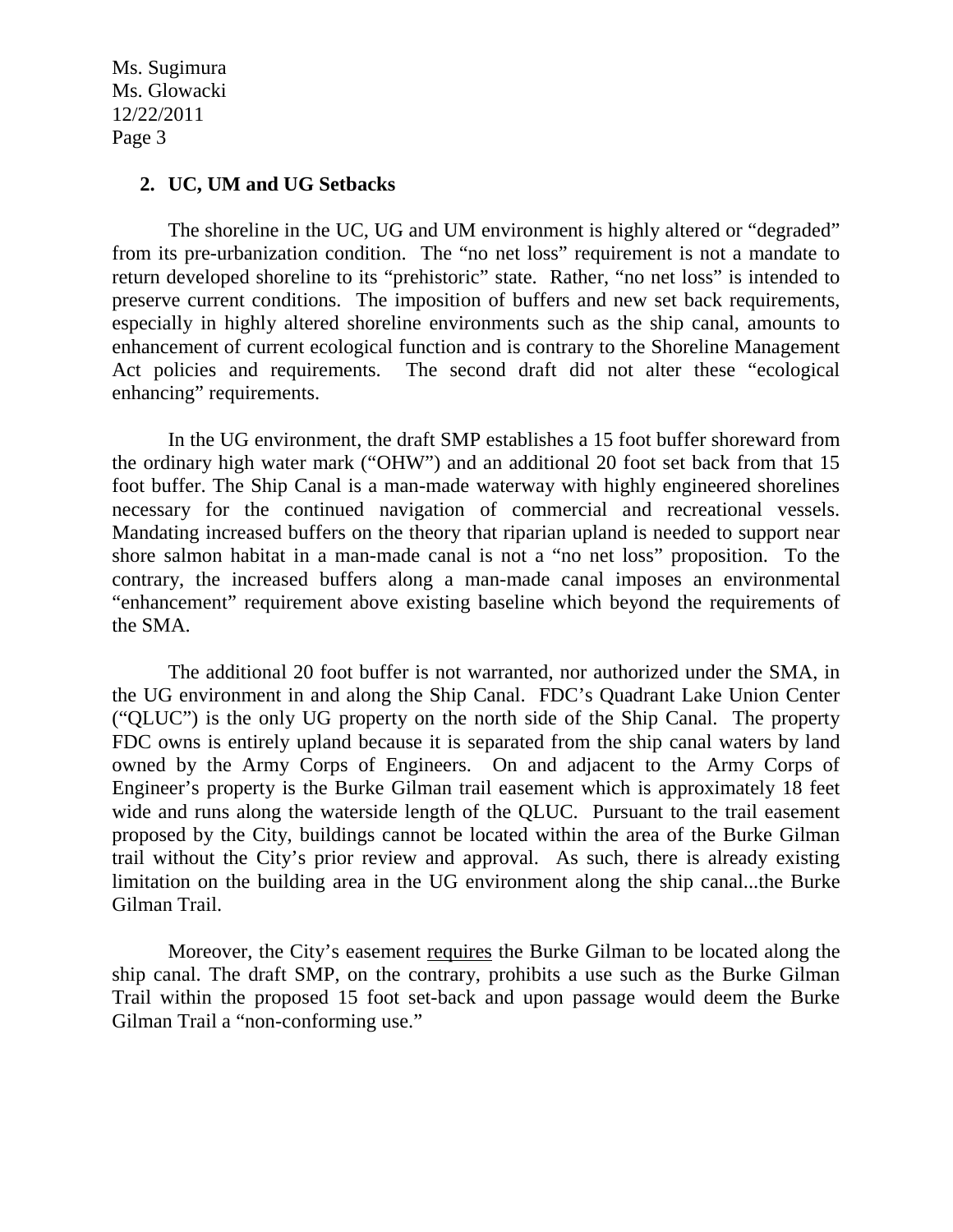The setback requirements in the UG environment should be eliminated or at most limited to the 15 foot buffer with park or open space uses allowed outright within the buffers.

### **SECTION SPECIFIC COMMENTS**

## **SECTION 23.60.001: DEFINITION OF THE SEATTLE SHORELINE MANAGEMENT CODE.**

- The section states that the Seattle Shoreline Master Program is composed of the following: Seattle Shoreline Master Program Regulations; The Shoreline Goals and Policies in the Seattle Comprehensive Plan; and the Shoreline Restoration and Enhancement Plan required by WAC 173-26-201(2)(f). The section does not however identify regulatory hierarchy of the component parts. For example, in the event of a conflict, which of the component parts is controlling?
- This section should be revised to establish the hierarchy and resolve the issue of which component is controlling in the event of a conflict between the component parts.

## **SECTION 23.60.027: SHORELINE HABITAT UNIT AND MITIGATION PROGRAM**

- We understand that the Shoreline Habitat Unit and Mitigation Program established by this section is to be promulgated by a Director's rule. We further understand that the Director's rule has not been made available for public review and comment in conjunction with the SMP review and comment process.
- We believe that the Director's rule, if available, should be published for review and comment concurrent with the draft SMP revisions.
- Stakeholders may have further comments on the SMP itself depending on the structure and details of the Director's rule.
- If the Director's rule is not to be made available for public review and comment prior to the finalization of the SMP revisions for City Council review and approval, then the final review of the SMP by City Council should be delayed to provide a short time for additional comment based on the scope and impact of the Director's rule.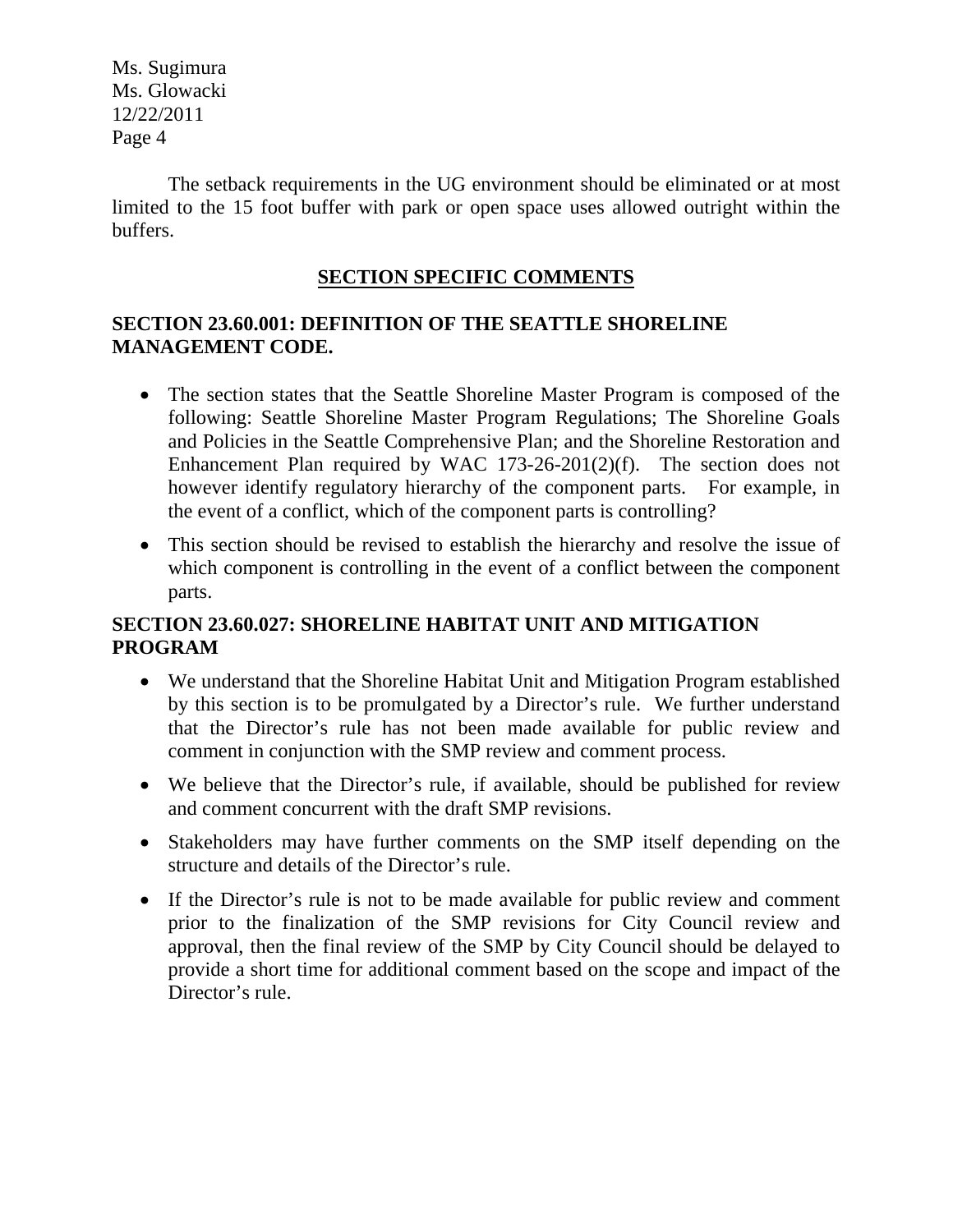### **SECTION 23.60.032: CRITERIA FOR SPECIAL USE APPROVALS.**

• Subsection D, should be revised to read as follows:

*The proposed use can achieve no net loss of ecological functions except when the applicant demonstrates by clean and convincing a preponderance of the evidence that some net loss is required to allow reasonable economically viable use of the property*.

- These revisions are necessary to link the "reasonable" use of the property to a relative standard – economic viability. In the absence of "economic viability" for the reasonable use, the standard could become perverted by the imposition of "reasonable" uses (e.g. nature preserve) which are simply unreasonable, speculative and eliminate the economic value of the property.
- The revision in the evidentiary standard is similarly needed to prevent the hurdle from becoming unachievable. Clear and convincing evidence is a stringent legal standard which is likely unachievable in many instances. The "preponderance of evidence" standard is reasonable, objective and appropriately balances the goals and objectives of the SMP.

## **SECTION 23.60.034: CRITERIA FOR SHORELINE CONDITIONAL USE APPROVALS.**

• Subsection B.4. should be revised to read as follows:

*The proposed use can achieve no net loss of ecological functions except when the applicant demonstrates by clean and convincing a preponderance of the evidence that some net loss is required to allow reasonable economically viable use of the property.* 

• See rational and explanation set forth above.

### **SECTION 23.60.036: CRITERIA FOR SHORELINE VARIENCE PERMITS.**

• Subsection B.5. should be revised to read as follows:

*An applicant may apply for a variance from other characteristics of uses or shoreline modifications by complying with the applicable variance standards of this chapter and also demonstrating that there is no reasonable economically viable use of the property without the variance.* 

• The additional language is needed to tether the variance standards to a standard which allows for the continued economically productive use of the property. In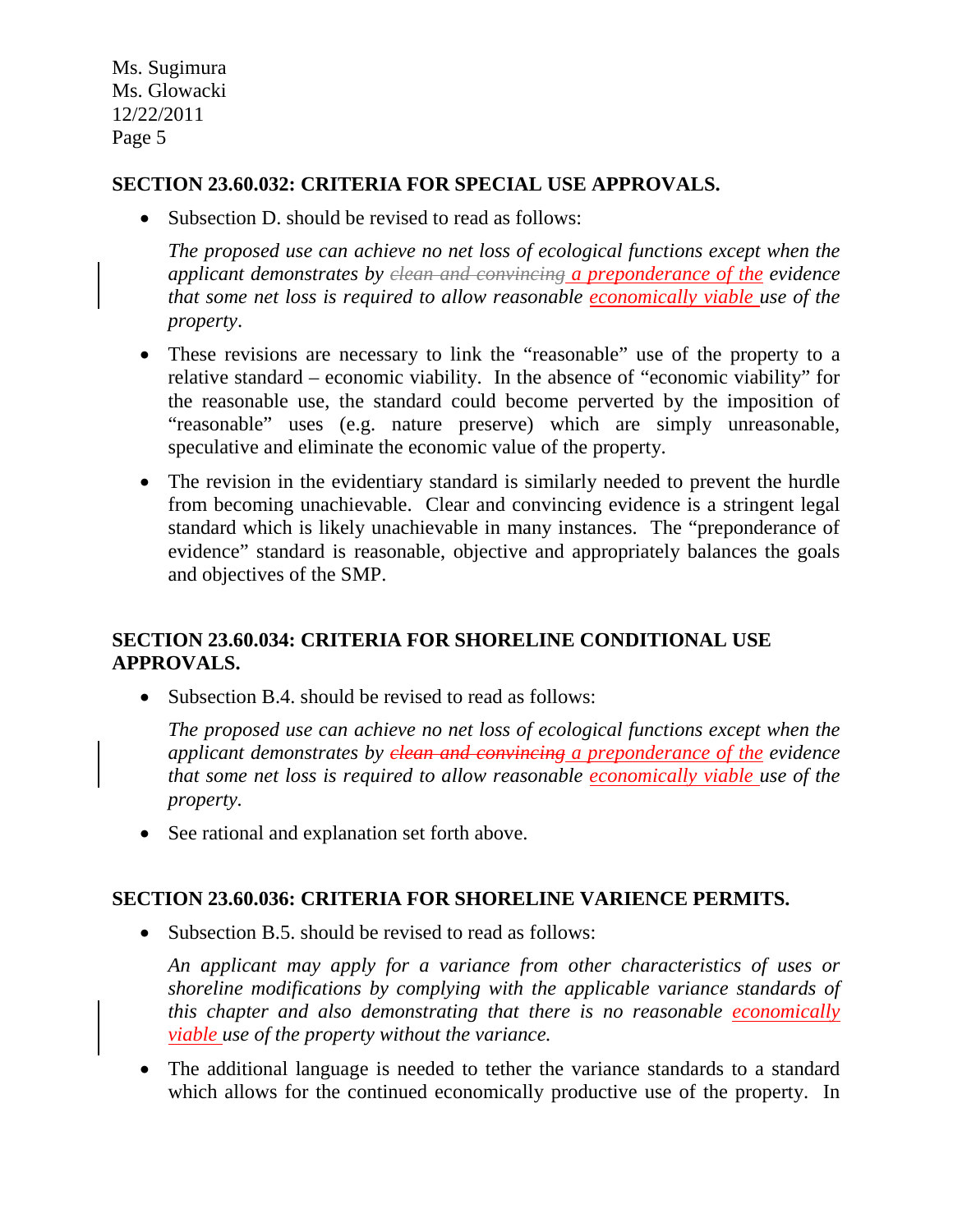> the absence of a rational "economically viable" use, the standard for a variance may be insurmountable  $-$  i.e. there may always be some other use (no matter how wildly speculative or unproductive) that would be available in lieu of granting a variance.

### **SECTION 23.60.122: NON-CONFORMING USES**

- Subsection A.2. should be revised to increase the time period for re-establishment of the non-conforming use to 24 months. The 12 month time period is decidedly too short in the current economic conditions and may prove to be similarly inadequate in future economic conditions. Twenty-four (24) months is a reasonable time frame for a commercial space to be empty or otherwise in transition from one use to another.
- Subsection C.2.b. is vague and ambiguous regarding the determination of whether the replacement structure is reconfigured to reduce ecological impacts. First, there is no evidentiary standard associated with the determination. Second, the sub-section does not identify who is to make such determination and what criteria are to be used to evaluate the replacement non-conforming structure.
	- o The sub-section should be revised to simply provide that the nonconforming structure can be re-built to the same footprint as existed immediately prior to the casualty loss because that prior structure is already included in the ecological baseline. Replacement to the pre-existing footprint would not result in a net loss to ecological function.
- Subsection D.1.b. should be revised to link the unsuitability of the property to "economically viable" uses. Revise as follows:

*The existing development is unsuited for a reasonably economically viable use allowed in the environment.*

• Subsection D.1.c. should be revised to link the relocation of the use to dry land portion of the property to "economic viability". Revise as follows:

*In addition, for structures located over water, no reasonable economic alternative exists for locating the use on the dry land portion of the lot, outside the setback, the maximum extent feasible.* 

• Subsection D.2. places substantial burdens on the replacement of existing nonconforming use with another non-conforming use by imposition of mandatory habitat credit payments where it is already required that the new use is no more impactful on ecological function than the prior use. Be definition the replacement use will not result in any further reduction of the existing ecological function. As such, the SMA does not authorize exaction of monetary payments. If the Director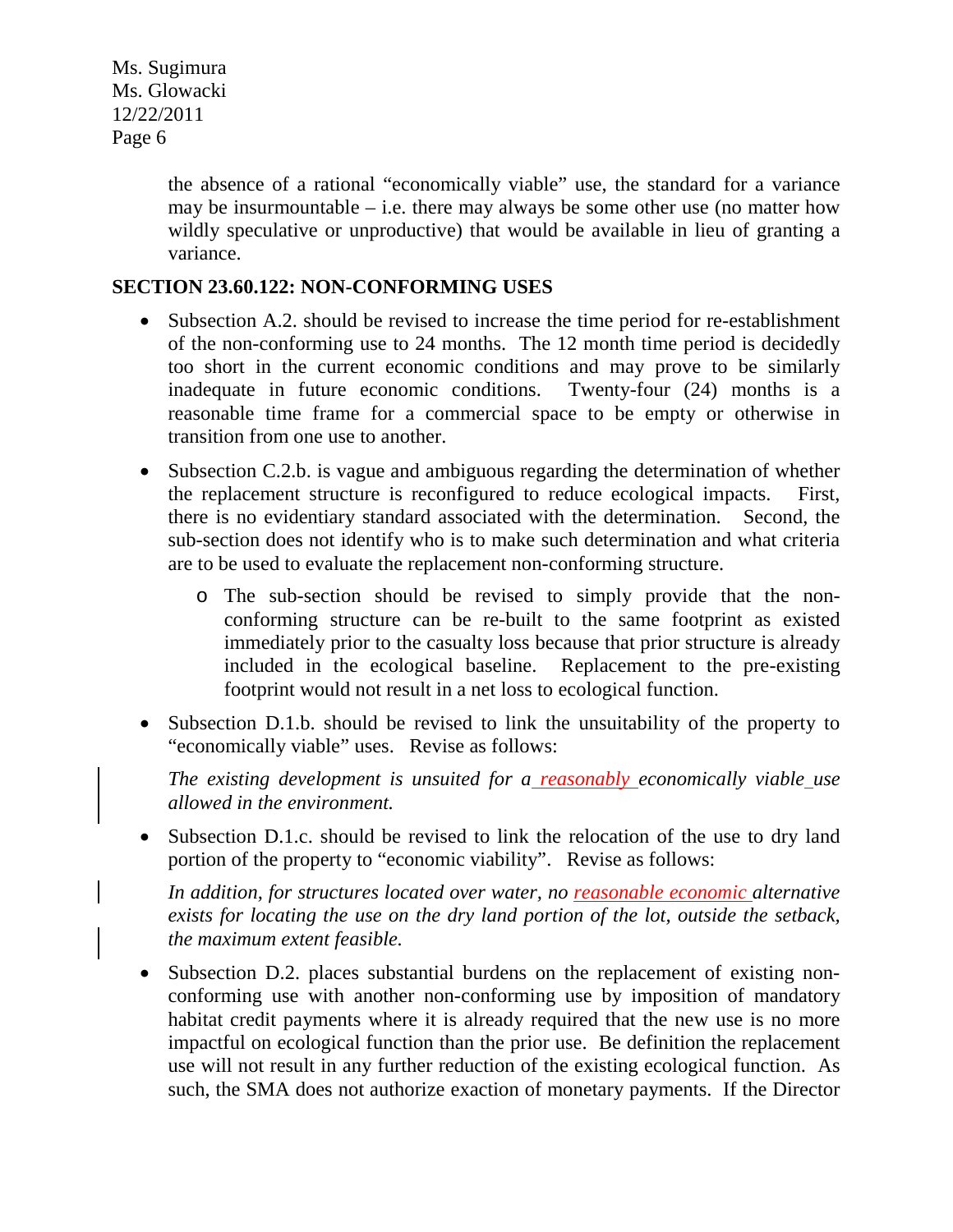> determines under D.1. that the replacement non-conforming use is no more detrimental to ecologic function, then the replacement non-conforming use should be allowed without the payment of habitat credits. This is consistent with maintenance of the status quo ecological function versus mandating "enhancement" to that ecological function.

• Only in the instance of the replacement non-conforming use being detrimental to ecological function should habitat credit payments be exacted. Section D.2. should be revised as follows:

*If the Director determines by a preponderance of the evidence that a replacement nonconforming use in a structure over water and/or in the required setback results in a net decrease in ecologic function, then the replacement non-conforming use shall be allowed if the applicant provides twenty-four habitat units…may be changed, the Director shall require the applicant…*

• In addition, it is unclear the standard by which the amount of habitat credit units to be exacted (i.e. 24, 2 and 10) was determined for this draft. What was the standard for those calculations?

### **SECTION 23.60.124: NON CONFORMING STRUCTURES**

- Subsection B. should be revised to delete *"…and outside the shoreline setback and residential setback…*" because these non-conforming structures are existing and already included in the ecological function baseline. As such, replacement or substantial improvement of such structures to their pre-existing footprint does not result in net loss of ecological function.
- Subsection C should be revised to clarify that only those substantial improvements, replacements and expansions that increase non-conformity or create new non-conformity are subject to Subsections 23.60.124.D.1 and 2 and 23.60.122.E. Section C should be revised to read as follows:

*C. Over water and/or within the required shoreline setback and/or residential shoreline setback. A nonconforming structure or development that is over water, within the required shoreline setback, or residential shoreline setback, may be maintained, repaired and structurally altered consistent with Section 23.60.124.D; but is prohibited from beingand may be:*

- *1. substantially improved;*
- *2. replaced; or,*
- *3. expanded*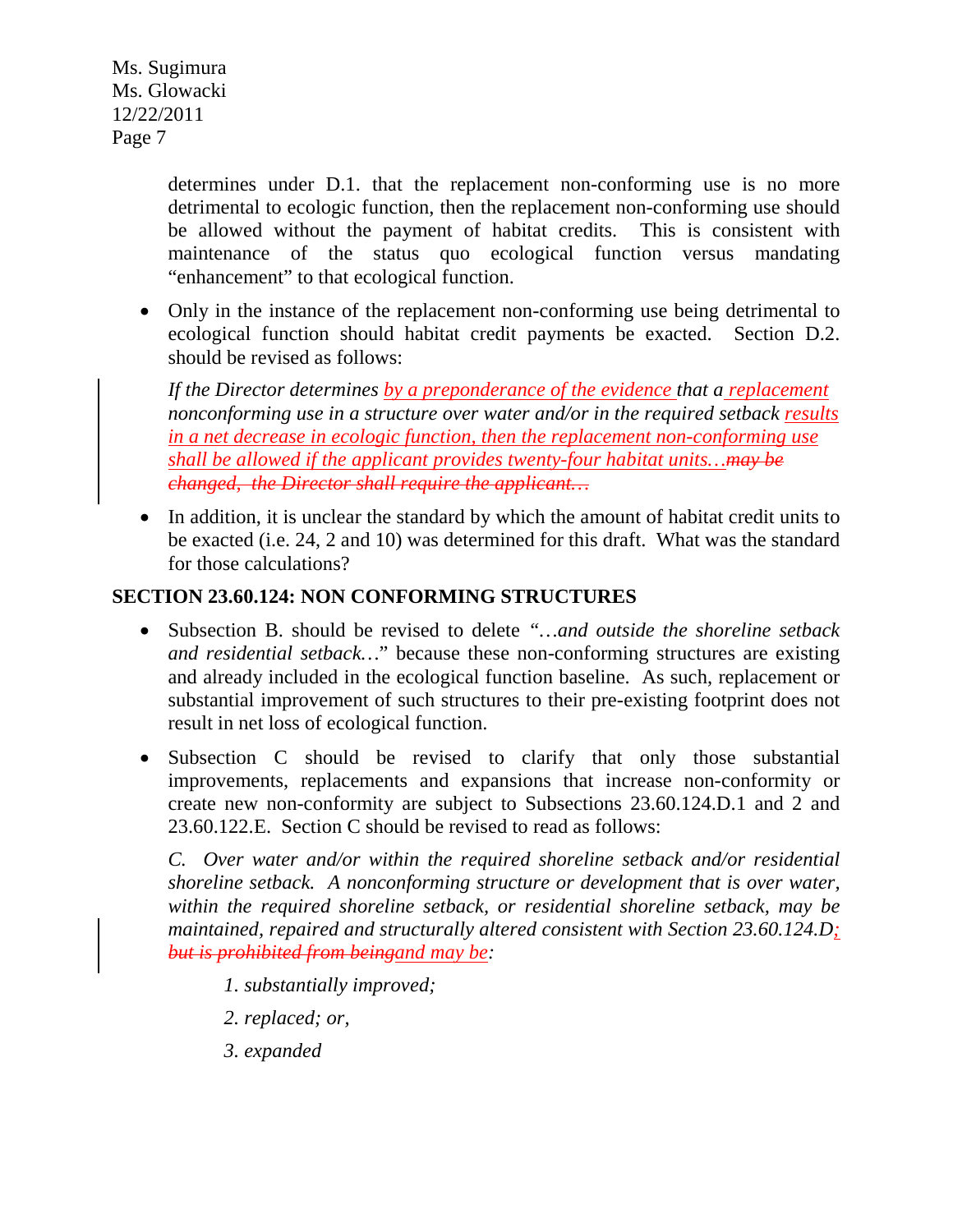> *in any manner that where there is no increases in the extent of non-conformity or the creation of es*-additional non-conformity. In the event such substantial *improvement, replacement or expansion increases the extent of non-conformity or creates additional non-conformity, then such substantial improvement, replacement or expansion shall be prohibited except as provided in -except as provided in Subsections 23.60.124.D.1 and 2 and 23.60.122.E, and as otherwise required by law if necessary to improve access for the elderly or disabled or to provide regulated public access*.

- Subsection H. should be deleted. The section already provides that replacement, substantial improvement or expansion of existing non-conforming structures which result in a net loss of ecological function must comply with the mitigation requirements. If there is no net loss of ecological function, then the substantial improvement, replacement or expansion should be allowed. The SMA does not provide the City with the authority to mandate a betterment of the ecological baseline function where there is NO NET LOSS of such baseline function due to the project. Subsection H seeks to impose a betterment requirement even where there is no net loss of ecological function.
- Subsection I.2. should be revised to increase the time period for commencement of replacement from 12 months to 24 months. The additional time is necessary to provide for instances where insurance coverage for the replacement costs may be in dispute and need to be litigated or resolved through arbitration or mediation.

# **SECTION 23.60.152: GENERAL DEVELOPMENT STANDARDS**

- The general developments standards articulated and the associated standards of addressing any adverse impact may contravene or conflict with SEPA mitigation standards. The general development standards should be revised to incorporate the SEPA standard of substantial adverse environmental impact.
- Subsection D. should be revised to read as follows to clarify the area in which the requirements apply: *"…and managed in a manner that minimizes adverse impacts to surrounding land and water uses located in the Shoreline Zone and is compatible with the affected area in the Shoreline Zone*.
- Subsection I. should be revised to add the following new sentence to make clear that design and location to minimize saolmonid predator habitat cannot be used as a basis to require reduction in the allowed over-water footprint: *Application of this provision shall not require reduction of the allowed or permitted overwater coverage or development footprint*.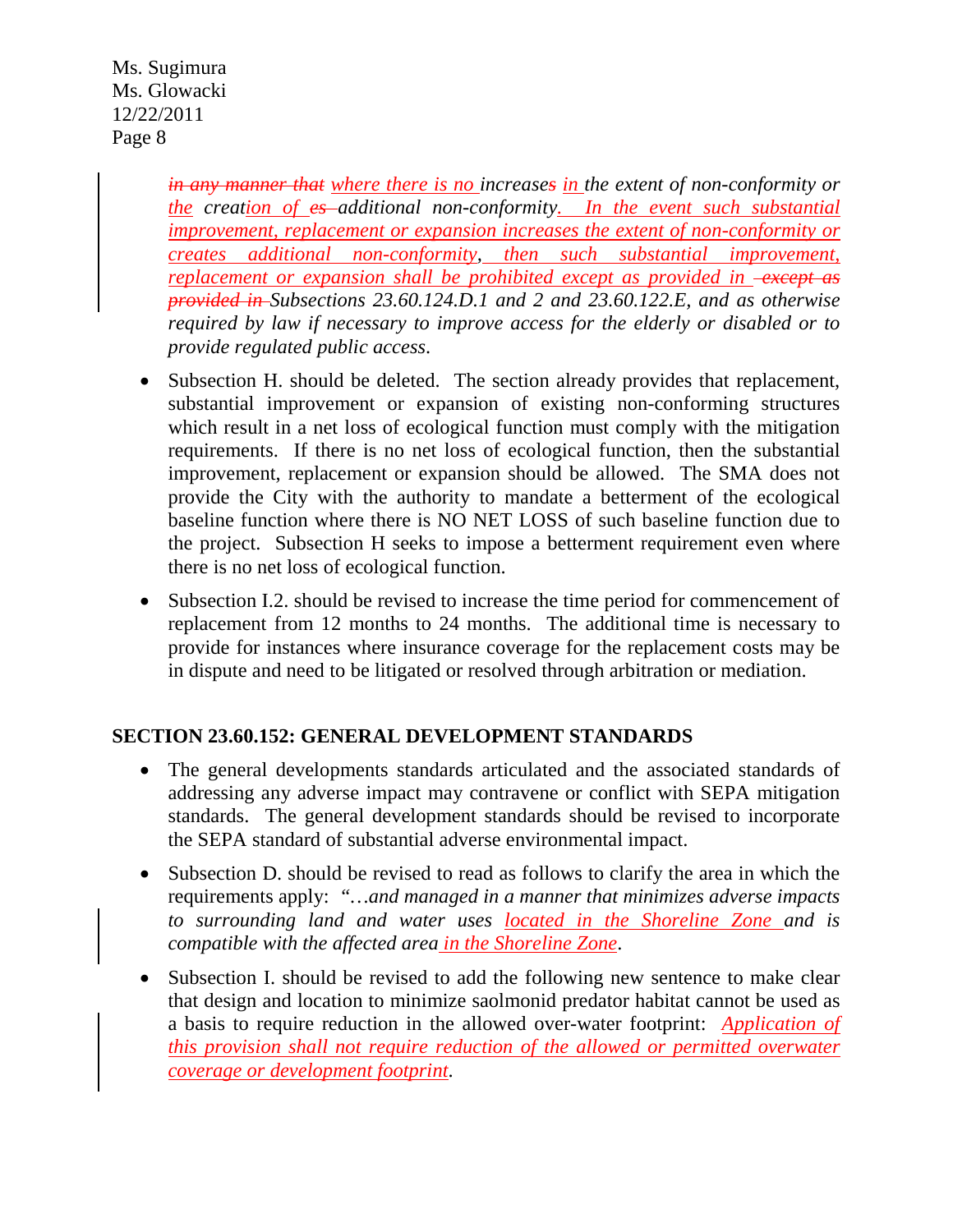- Subsection K. should be revised to specifically provide that "splicing" of creosote pilings is an allowed and accepted repair procedure.
- Proscribing "sleeving" as the only specifically enumerated and approved repair method is overly restrictive especially for pilings under an overwater building. "Sleeving" may, in fact, be impossible under existing overwater buildings and some piers and docks. Yet the draft SMP provides no relief from the requirement to "sleeve" in such instances.
- Intensive in-water construction work, such as "sleeving," is limited to certain "fish" windows" during the year and as such mandated "sleeving" will unnecessarily increase the time and cost of such repair work.
- Splicing is an acceptable, affordable and effective repair alternative that can be performed at any time during the year and beneath existing structures and buildings.
- "Splicing" also does not result in "net loss" to ecological function. The existing creosote pilings are already included in the ecological function baseline. Splicing the top portion of the piling would not increase any existing impacts. Splicing is consistent with "no net less" of existing ecological function. Requiring "sleeving" actually imposes an ecological "enhancement" requirement of existing conditions. Such a mandate is not the purpose or intent of the SMA.

# **SECTION 23.60.162: STANDARDS FOR PARKING REQUIREMENTS**

- Subsection C should be revised to allow existing over-water parking to be restriped, reconfigured or relocated in or on overwater structures. For properties with little to no dry land, the ability to reconfigure and restripe their existing parking overtime is critical to their continued economic survival and flexibility.
- Subsections D and F should be deleted because they may conflict with other development requirements (e.g. landscape code, stormwater management code). Moreover, for overwater structures it simply may not be possible to achieve the screen requirements.

## **SECTION 23.60.186: STANDARDS FOR MOORING BUOYS, MOORING PILES, AND FLOATING DOLPHINS**

• Subsection C. The addition of "cost" consideration in the use of non-toxic materials is a welcome revision. The definition of "feasible" includes a consideration of monetary impact. In some instances in the Code when the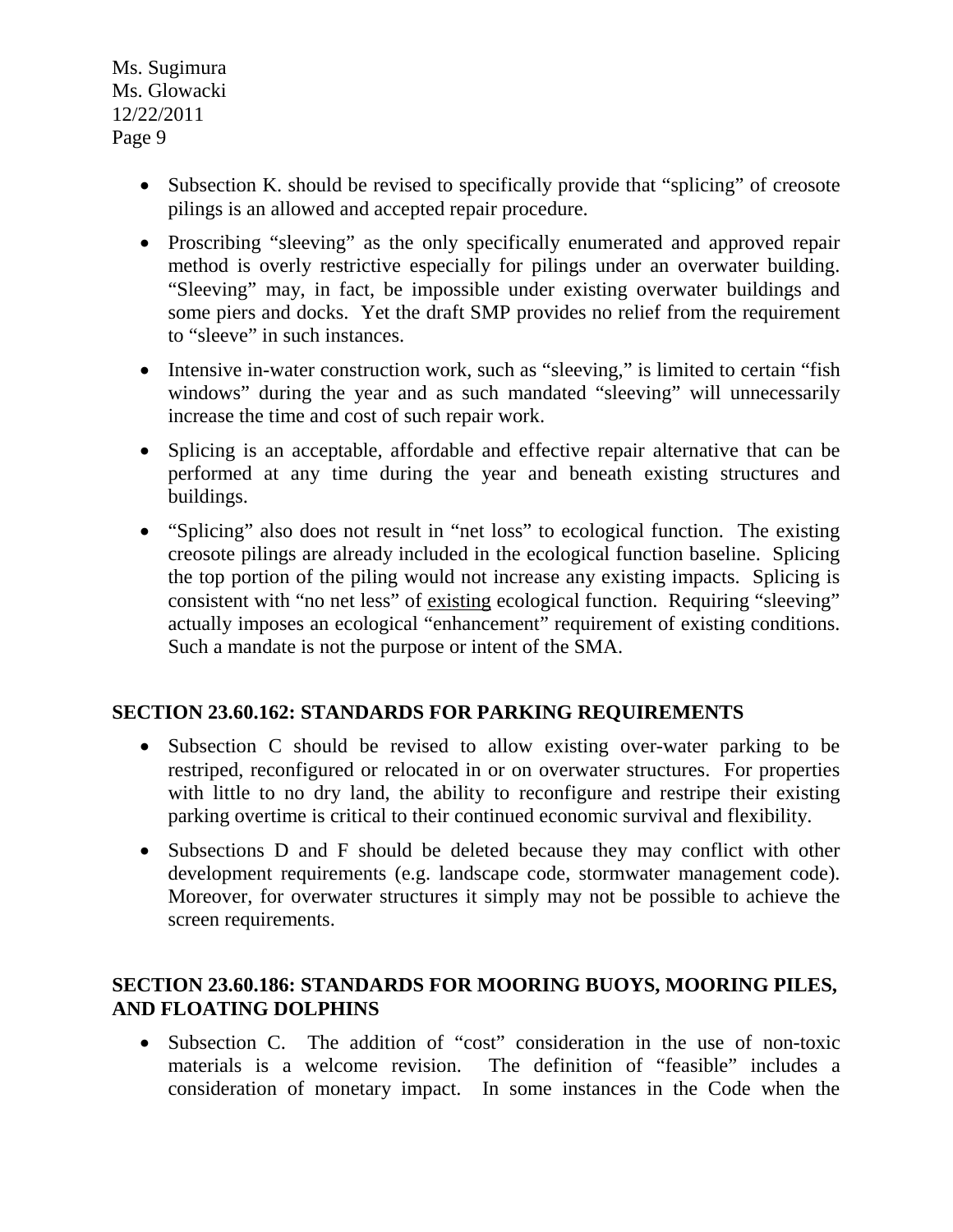> "feasibility" standard is referenced, this "cost" language was added in other instances it was not added. As such, there is a chance for an "ambiguity" argument. It may be appropriate to just reference the feasibility standard and to delete the language: "…when determining feasibility cost can be considered" to avoid interpretation and construction questions. This is a global comment when referencing the "feasibility" standard.

### **SECTION 23.60.187: STANDARDS FOR PIERS, FLOATS & OVERWATER STRUCTURES**

• The introductory language of the subsection C.1. is confusing. Which uses are permitted or prohibited? We suggest that the introduction be revised to read:

*1. Piers and floats are allowed and prohibited as follows:*

- Subsection C.1. should be further revised to establish that piers and floats are outright allowed accessory uses without requiring that the applicant "demonstrate" that they are "necessary" for moorage, boat repair, or loading or off-loading goods or materials to and from vessels.
- Subsection C.2. should be revised to allow covered moorage, subject to mitigation if there is a net loss of ecological function.
- Overwater work sheds should not be prohibited nor relegated to the UI and UM environments. For example, work sheds should be allowed in the UC environment for water dependent uses (e.g. Lake Union Dry Dock).
- Subsection D. concerning slip-side vessel maintenance should be clarified to state that the 25% relates to "at any one time" and not an outright limitation to 25% of the total size.

### **SECTION 23.60.200: STANDARDS APPLICABLE TO MARINAS**

- Section B.3.b. should be revised to clarify that the 25% requirement is applicable "at any one time" and not as an overall limitation on boat maintenance.
- The Section B.4. requirement of "dry land" restrooms may be impossible for marinas with little or no dry land area to meet. This section should be revised to allow for other locations dependent on the configuration of the marina.
- Section B.7. language concerning "unflushed holding basins" should be deleted. The term is not defined and is more appropriately regulated under dredging standards.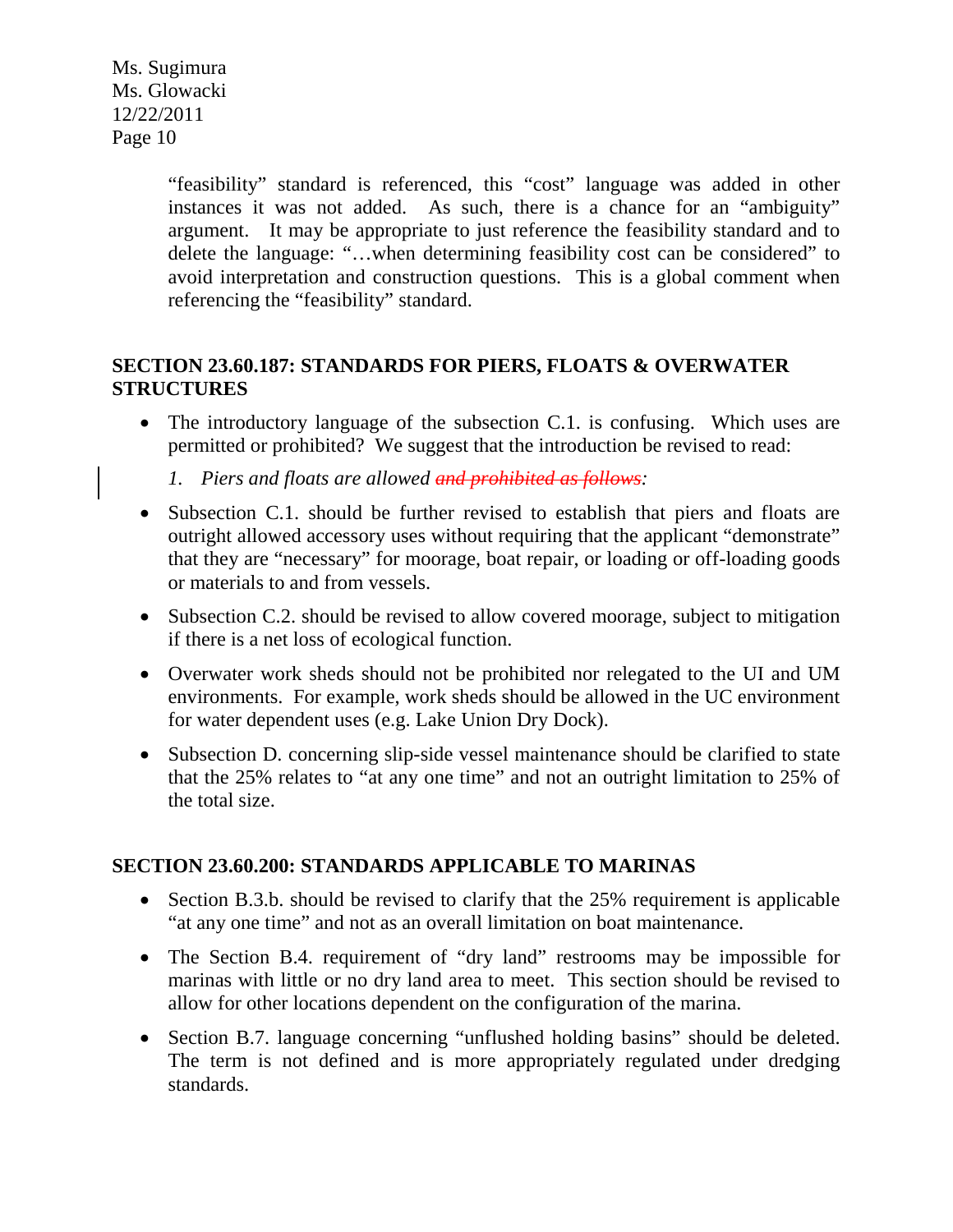- Subsection B.8. should be deleted in its entirety because of the impact on operations of existing marinas and the risk of inconsistent enforcement. Moreover, Lake Union water levels are artificially regulated such that compliance will be affected by conditions which are out of the control of the marina operators.
- Subsections D.1. and 2. Should be deleted. Compliance with these design requirements may be impossible in many instances or may create the risk of substantial damage to property and vessels.
- Subsection E. should be deleted in its entirety. Public Access should not be mandated on private properties as a condition to marina operation or permitting. The SMA intends that public access requirements be met on public property.

## **SECTION 23.60.204: STANDARDS APPLICABLE TO HOUSE BARGES**

- This section should be deleted in its entirety.
- These new provisions governing "house barges" appear to infringe upon and violate federal maritime jurisdiction because they specifically apply to U.S. Coast Guard licensed vessels. Please explain the legal authority to prohibit a licensed vessel from navigating or otherwise using the waters of the United States.
- Sub-Section A "prohibits" any new House Barges. The section is vague and ambiguous. Does the City intend to prohibit House Barges in any area of the Shoreline Environments? Does the City mean that House Barges are prohibited from navigating the waters of the United States within the Shoreline Environment?
- Existing house barges with permits that date to June 1990 are allowed. Please explain the significance of June 1990. Does the City intend that house barges that were constructed post-1990 are also prohibited? Are they a nonconforming use?
- House barges should be treated no differently that live-aboard vessels because there is no functional difference between a live-aboard vessel and a house barge.
- We reviewed and concur in the comments regarding live-aboard vessels and house barges.

### **SECTION 23.60.215: STANADARDS FOR USES ON VESSELS**

• Please explain the legal authority that allows the City to regulate "dwelling" uses" on licensed vessels navigating on the waters of the United States.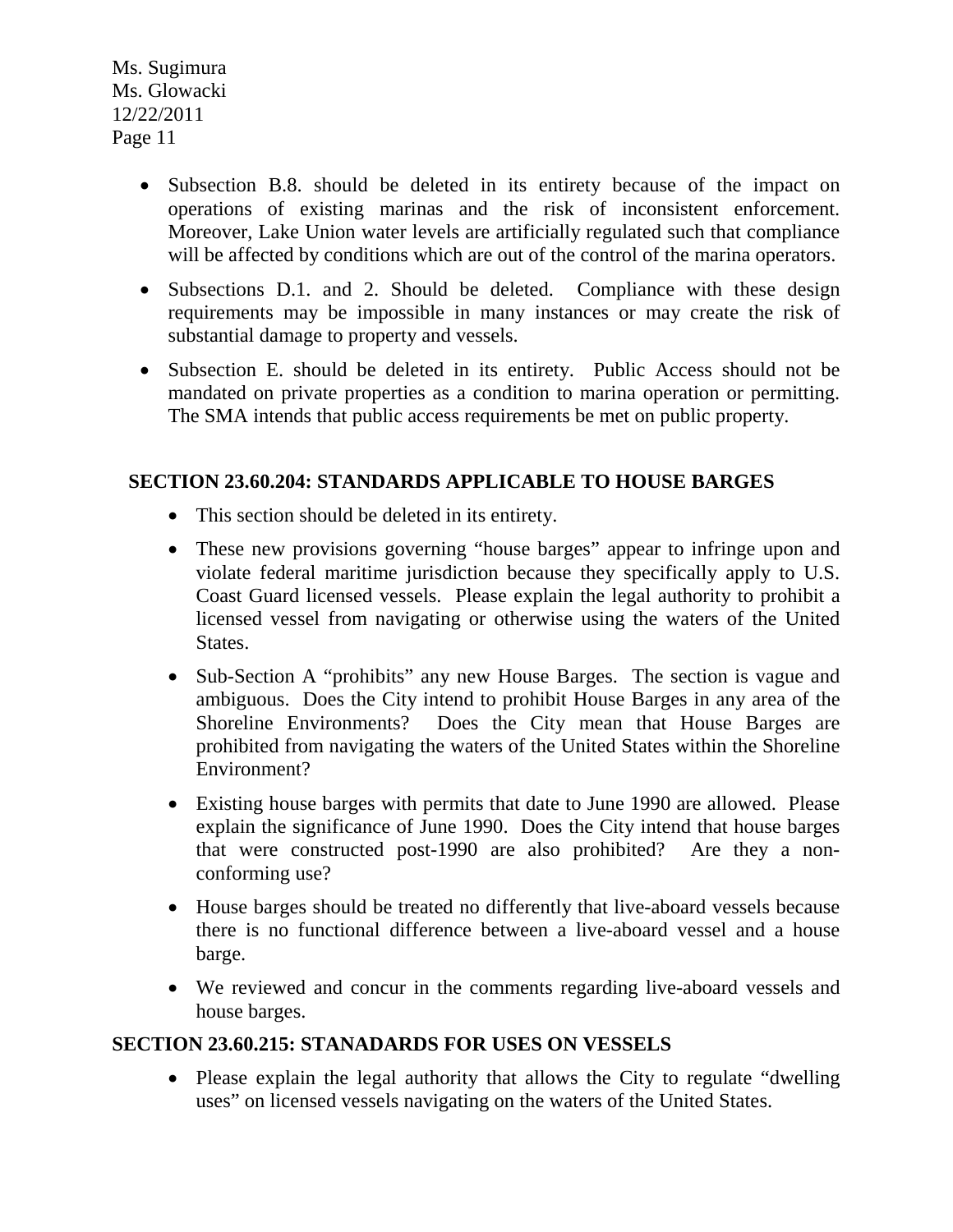- It appears that these standards violate federal maritime law and exceed the statutory authority of the Shoreline Management Act.
- What uses are "customary" for a moored vessel? What uses are not customary such that they are prohibited? How is "customary" determined and by whom? The director? The DPD compliance inspector?
- This section should be deleted in its entirety.

## **SECTION 23.60.216: STANDARDS FOR VESSEL MOORAGE**

- Please explain the legal authority under the Shoreline Management Act that allows the City to regulate uses on vessels.
- A typical boat owner is not going to review the City's zoning code to determine standards for operation of their boat or vessel. Moreover, the provision calls for the development of best management practices to be developed and promulgated by Director's rule. It is even more unlikely that a boat-owner would delve deep into the City's laws, rules, and regulations to locate "Director's rules" to determine if there were specific operational limitations on their vessel while moored in the City boundaries of Seattle.
- The proposed SMP already requires marinas to implement BMPs and include specific provisions in moorage agreements to address the operational issues set forth in this proposed sub-section.
- This section should be deleted in its entirety.

### **SECTION 23.60.310 USES IN CONSERVANCY WATERWAY ENVIRONMENT**

- Any limitation on the moorage of vessels in the CW should be constrained to moorage that unreasonably obstructs navigation and commerce which are the intended and dedicated purposes of the waterways.
- Similarly, boat moorage should, at a minimum, be a "conditional" use in all areas except Lake Union where boat moorage should be an "allowed" use. Boat moorage as an "allowed use" is consistent with and enhances the stated purpose of the CW environment in 23.60.220.C.5.: "to preserve the City waterways for navigation and commerce...Since the waterways are public ways for water transport…navigational access to adjacent properties, access to and from land for the loading and unloading of watercraft and temporary moorage."
- As currently drafted, the sale of large boats is prohibited in the CW environment, yet rental of large boats is allowed as a special use. There does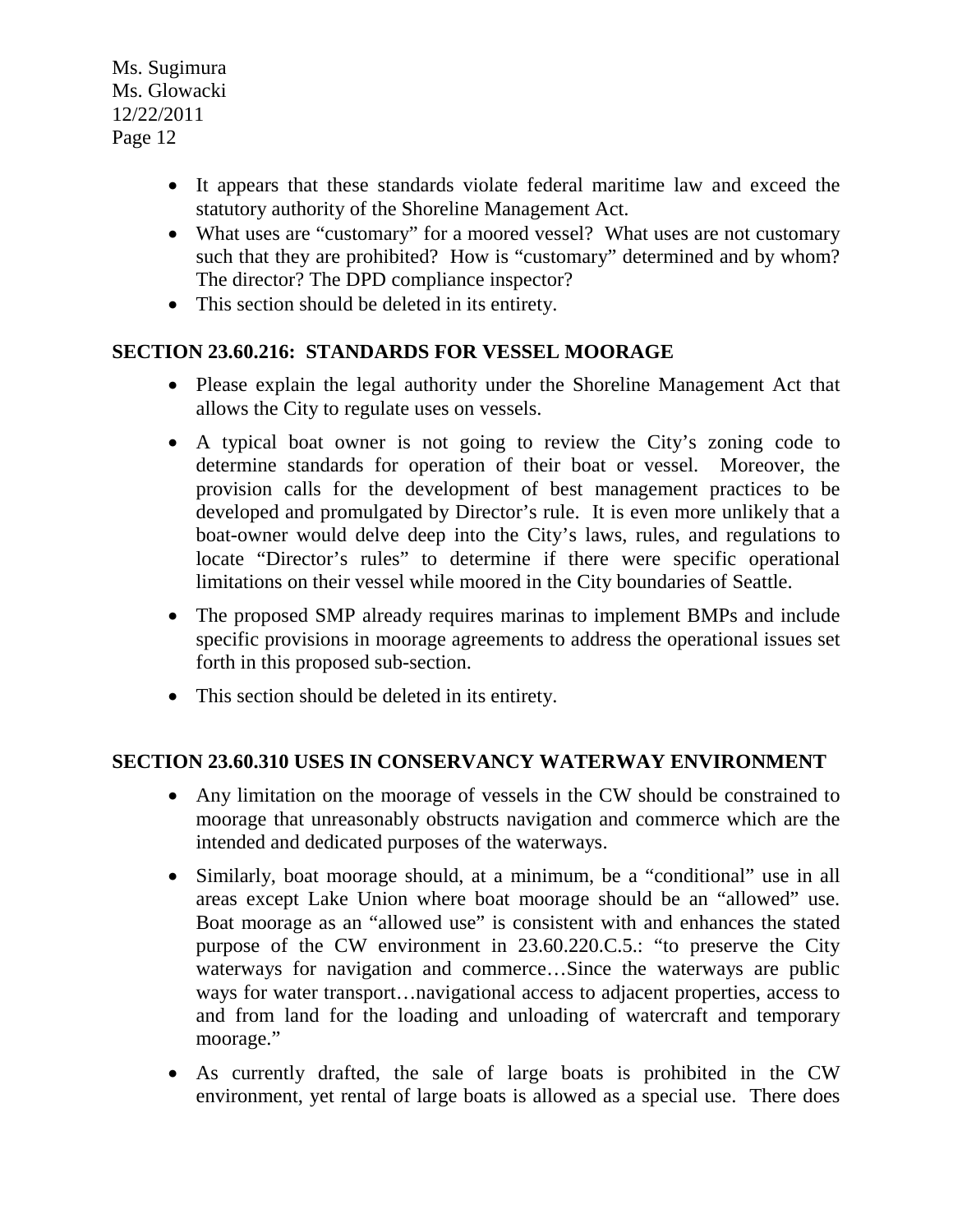> not appear to be a functional difference between the occupancy of the CW for by boats for sale or for rent. In both instances the boats will be present in the CW environment and moored while awaiting sale or rental. As set forth above, the limitation on moorage should be deleted and listed as an "allowed" use in the CW environment in Lake Union – which should allow for the sale or rental of large boats.

### **Urban Commercial Environment**

#### **SECTION 23.60.382: USE CHART**

• No uses are enumerated for submerged lots. Once again we request that in order to simplify the provisions, a third column should be added for submerged lots. Maximum flexibility in uses should be afforded submerged lots.

#### **SECTIONS 23.60.382.B. AND D: USE LIMITATIONS**

- Limitations and conditions on the following uses should be eliminated to encourage vibrant, mixed use developments in the UC environment especially in the Lake Union area:
	- o Office;
	- o Eating and drinking establishments;
	- o Entertainment;
	- o General Sales and Services; and
	- o Small and Large Boat Sales, Rentals and boat parts and accessories.
- Habitat Unit payments for uses in existing structures should be deleted. The replacement of a use in an existing structure does degrade ecological function. The existing structure is already included in the baseline condition. Moreover, in the Lake Union area, a multitude of non-water related and non-water dependent uses should be allowed to foster a vibrant shoreline area that maximizes enjoyment of the Lake Union environment.
- Prohibition of office uses over water should be eliminated or at least clarified to apply only to office as a primary use. Overwater office as an accessory use to any other allowed, conditional or special use should be an allowed use.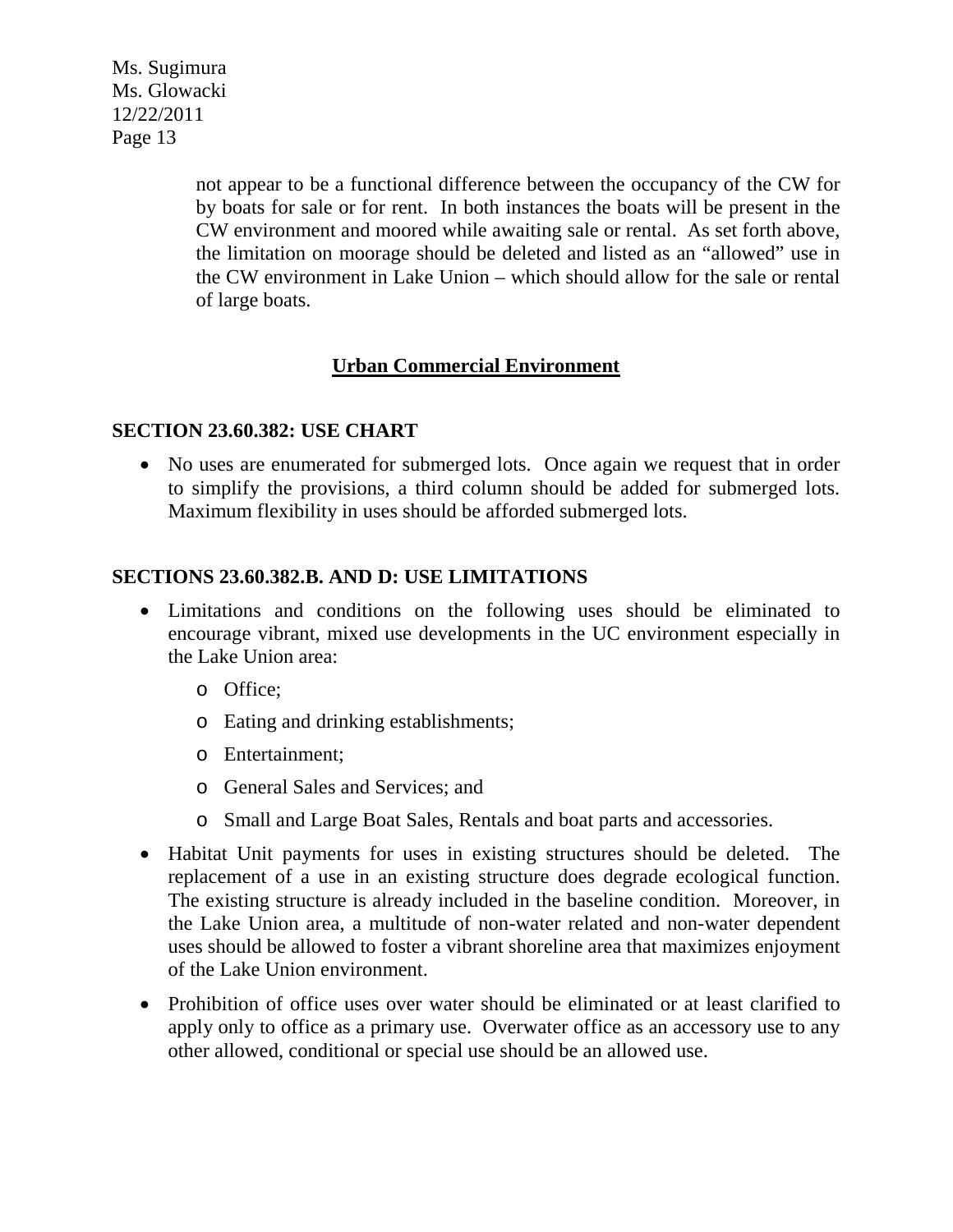### **SECTION 23.60.384: USES ALLOWED OVERWATER IN THE UC ENVIRONMENT**

- It appears that there is a numbering error. We believe this Section should be 23.60.283.
- As a preliminary matter, we appreciate the addition of a section specifically addressing uses over water for lots with less than 35' of dry land or, in many instances, little or no dry land.
- Please clarify and confirm under which circumstances small and large boat sales are allowed. We believe that small and large boat sales should be included as an "allowed" use in subsection A. Was it intended that "Commercial uses" encompasses small and large boat sales? If not, then the section should be revised to specifically include small and large boat sales as an allowed use.
- "Office" use should also be included in Subsection B. As set forth above, allowing office uses for these existing overwater structures does not impose any loss of ecological function and most importantly provides valuable flexibility in tenanting the properties which in turn allows the properties to remain in productive use and accordingly in good repair, condition and appearance.

### **SECTION 23.60.388: LOT COVERAGE IN THE UC ENVIRONMENT**

- The first sentence of Section A should be revised to read as follows: "On waterfront lots, the following requirements apply *to new structures or structures that do not meet the requirements of Section 23.60.124*."
- This revision is necessary to eliminate potential ambiguity and conflict between this section and the provisions regarding the repair and replacement of nonconforming structures.
- In addition, subsections C.1. should include an exception for small lots with less than 35 feet of dry land to allow development of at least 80% of the submerged area of the lot. With such limited dry land area for development, the additional submerged lot coverage should be allowed.

### **SECTION 23.60.392 PUBLIC ACCESS IN THE UC ENVIRONMENT**

• The exemption to public access on private property provided in Paragraph 2 should be revised to delete the requirement that the front lot line be less than 100 feet. If the property is located adjacent to an existing street or waterway that provides public access, the public access requirements of the SMA are satisfied.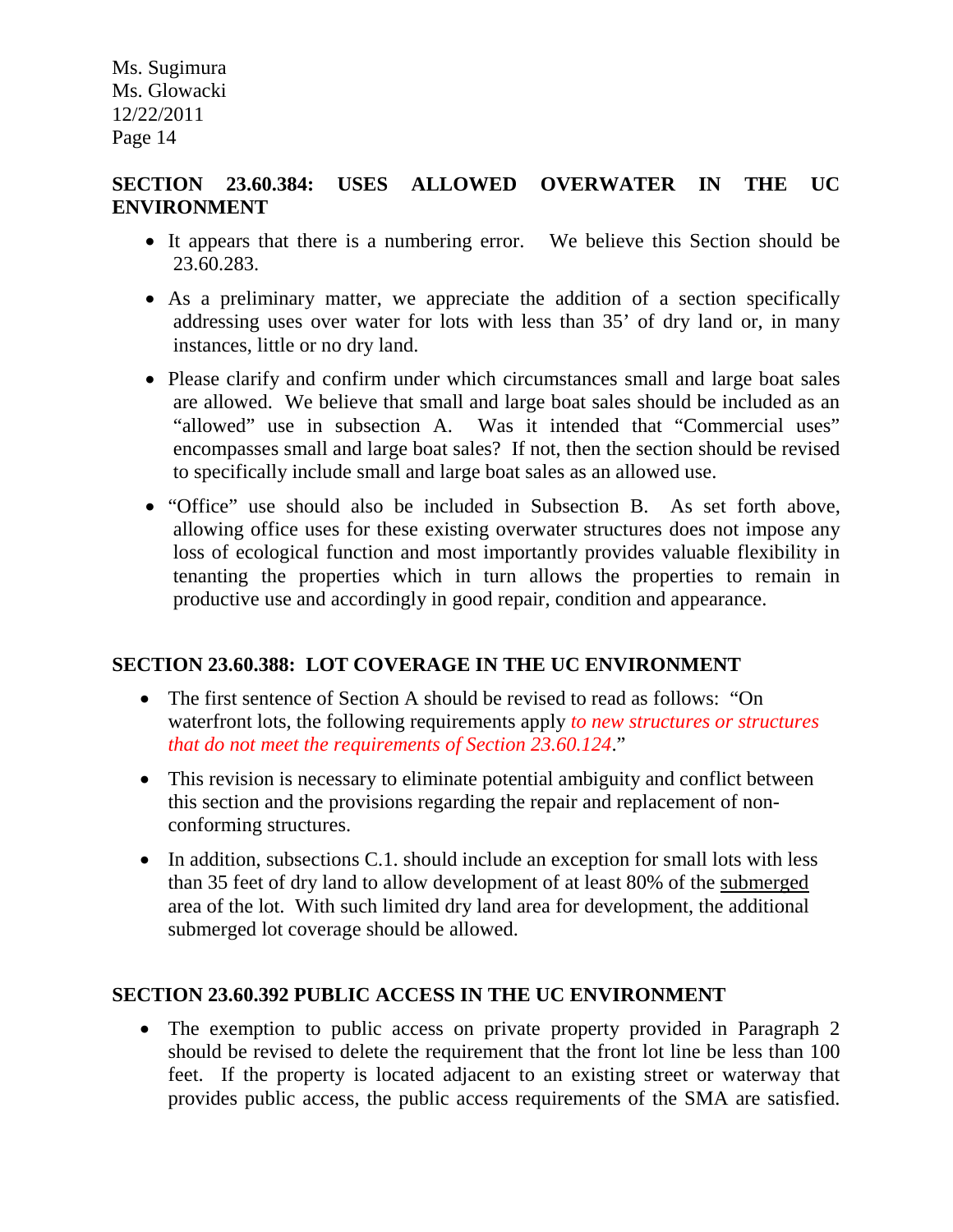> The SMA provides that the provision of public access should be principally provided via public lands – not private property. The landowners adjacent to already existing public access to the shoreline should not be required to forfeit further private property rights to expand that public access.

• If DPD is unwilling to eliminate the 100 linear foot limitation, then the limitation should be increased to 200 feet.

### **SECTION 23.60.392: PUBLIC ACCESS IN THE UC ENVIRONMENT**

- Public access on private property should not be required. The public safety and liability implications and exposure are absolutely untenable for marina owners.
- If DPD retains public access requirements, then a complete exemption from public access requirements should be made for lots with little or no dry land or wholly submerged lots. Requiring public access to such lots would likely entail requiring public access to the privately owned structures themselves and not the "shoreline."

# **Urban General Environment**

### **SECTION 23.60.406: HEIGHT IN THE UG ENVIIRONMENT**

• Section 2.d. should be revised to read as follows to ensure that the view issue is limited to residences located within the Shoreline zone:

> "e. *The views of a substantial number of upland residences within in the Shoreline Zone would not be substantially blocked by the increased height."*

• Section C.2. should be revised to read as follows to ensure that the view issue is limited to residences located within the Shoreline zone:

> *"The width of the feature does not obstruct the view of the shoreline of a substantial number of residences on areas within the Shoreline Zone adjoining such shorelines."*

### **SECTION 23.60.410: SHORELINE SETBACKS IN THE UG ENVIRONMENT**

• Section should be revised as follows to clarify that the standard applies to new structures and those existing structures which do not meet the requirements for non-conforming structures: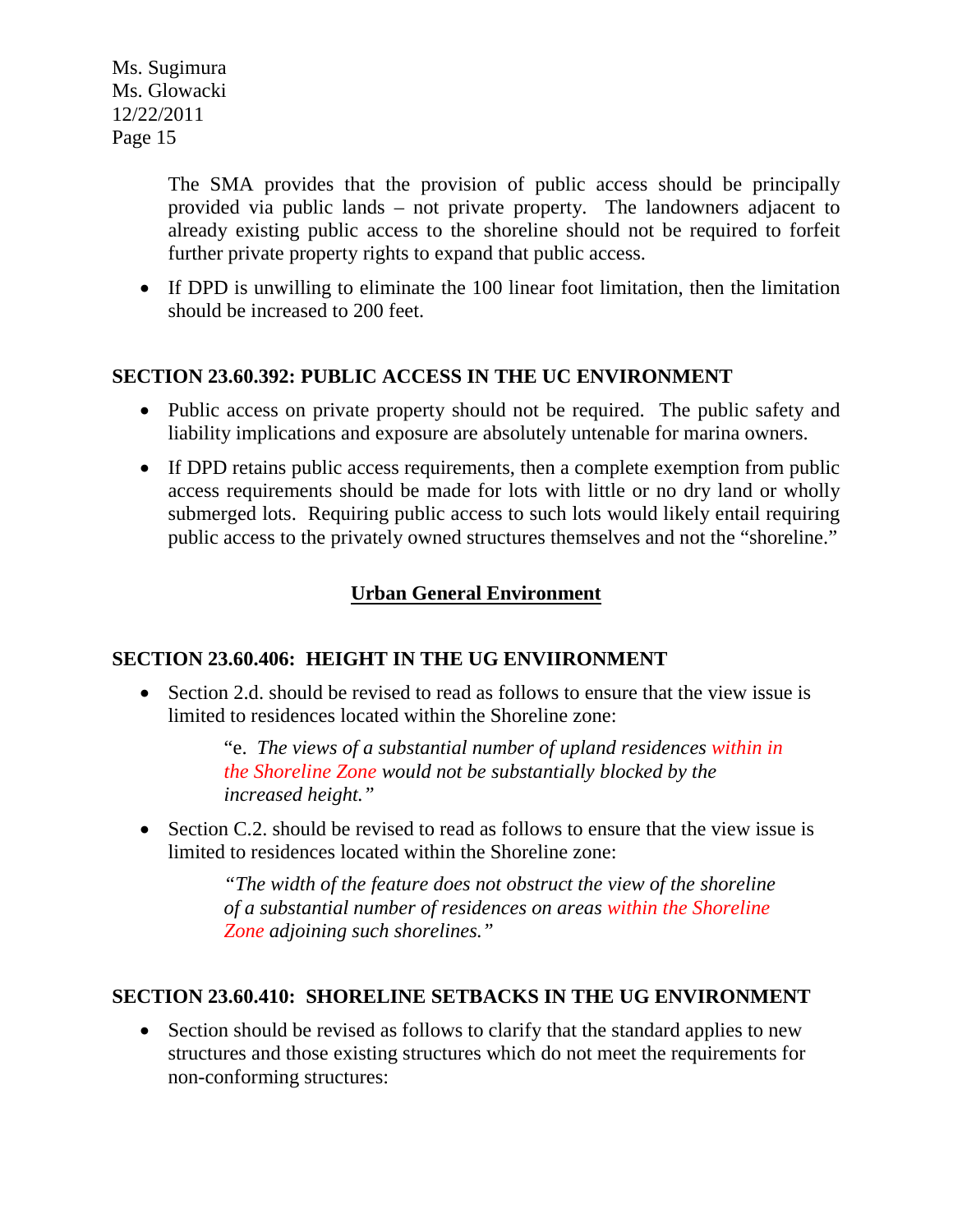> "A. A shoreline setback of 35 feet from the OHW mark is required *for new structures and non-conforming structures that do not meet the requirements of Section 23.60.124*…"

- The Section should also allow development, including buildings and other structures, in the area greater than 15 feet from the OHW mark along the Lake Union Ship Canal because it is an engineered waterway that will remain a highly modified artificial shoreline environment.
- Requiring more than a 15 foot setback will not provide for continuous, connected habitat because the shallow and near-shore habitats will, as a matter of federal navigational requirements, remain in their current armored and engineered condition. The requirement of a 35 foot setback in such an environment does not enhance or increase ecological function – the entirety of the canal is and must be maintained as an engineered shoreline.
- In Section A.2. b., would the Burke Gilman Trail be included in the current language allowing viewpoints and spur pathways? If not, then the Section should be revised to include pedestrian walkways and bike paths including without limitation the Burke-Gilman Trail. Absent this revision, it appears that the Burke-Gilman Trail, established by the City via an easement, would be a non-conforming use. This seems to run contrary to the SMA goal of enhanced public access.

### **SECTION 23.60.412: VIEW CORRIDORS**

• Please provide the map referenced to determine which upland properties are required to have view corridors.

#### **SECTION 23.60.414: PUBLIC ACCESS**

• Delete public access requirement for marinas.

### **Urban Maritime Environment**

#### **SECTION 23.60.502: USES IN THE UM ENVIRONMENT**

• Section C.2. should be revised to allow non-water dependent or water-related uses to occupy no more than 65% of the dry land area of the lot. The limitation of 20% is overly restrictive and does not provide adequate operational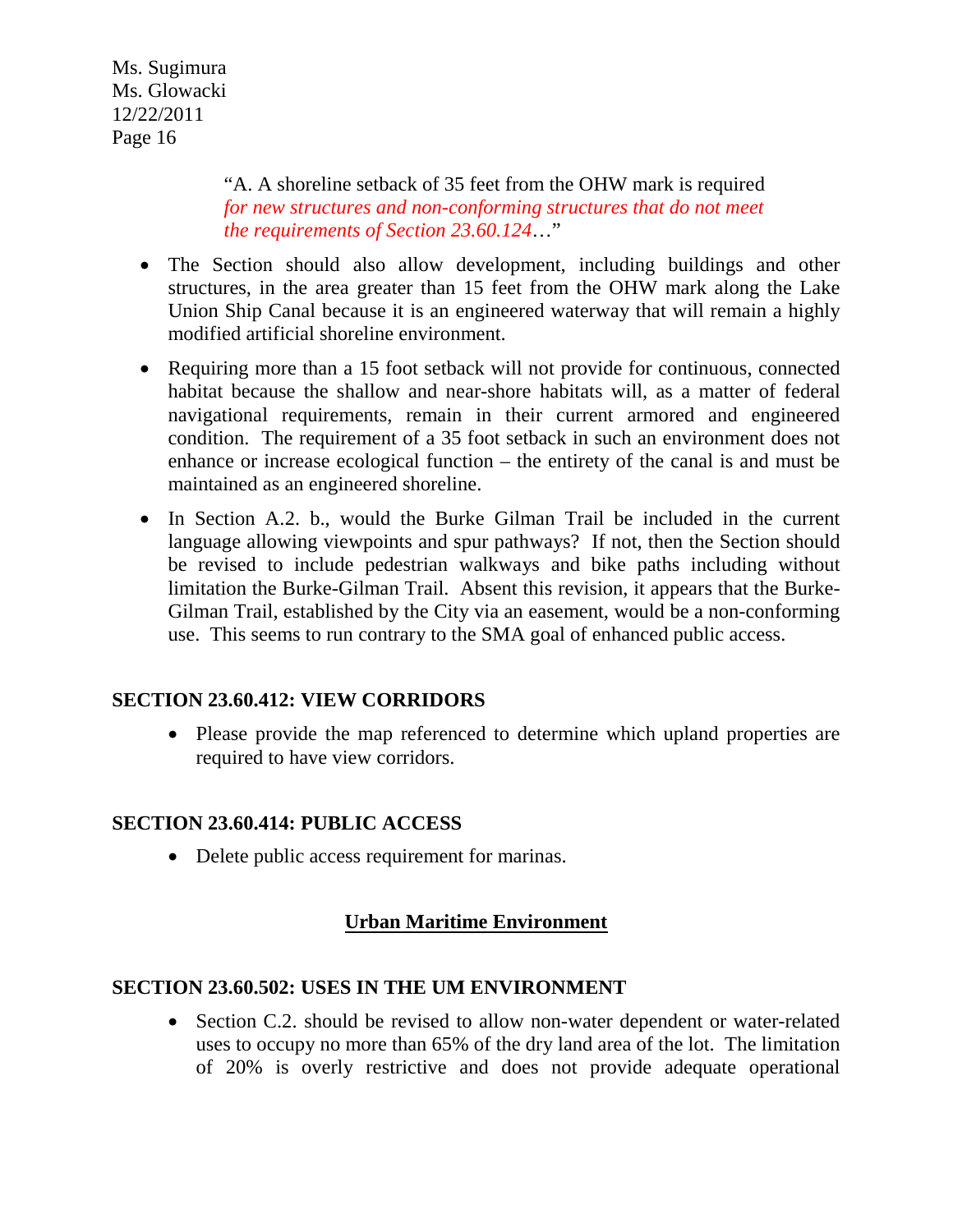> flexibility to support the dwindling number of water-dependent and waterrelated uses in and around Lake Union.

- Similarly, Section C.3. should be revised to allow the individual non-water dependent or water-related uses to occupy up to 25% of the dry land are area of the lot.
- Section D. is confusing in that it states that recreational marinas are an allowed use but then applies specific conditions that that allowed use. No other allowed uses are subject to any such specifically enumerated conditions.
	- o The section should be revised to either: (a) delete all of the conditions to recreational marinas to qualify as an allowed use; or (b) delete at a minimum the condition set forth in Section D.4. to allow for recreational marinas that provide deeper draft for the increasing trend of larger recreational vessels.

# **SECTION 23.60.514 REGULATED PUBLIC ACCESS IN THE UM ENVIRONMENT**

• Section A.1. should be revised to read as follows to account for those marina properties that are located adjacent to existing street or other public access points in the UM environment because the public access requirements of the SMA are satisfied:

> "1. Marinas, except as exempted in Section 23.60.200.E. *or located adjacent to an existing street or waterway that provides public access*."

#### **DEFINITIONS**

#### **SECTION 23.60.963: Definitions "S"**

- The definition of "Substantial improvement" and "substantially improved" is overly restrictive. 60% of the market value of the non-conforming portion of the building in any 5 year period represents a numerical majority but may be indicative of a "substantial improvement" especially in light of the markedly increased cost of in-water construction and construction within the shoreline.
- A more realistic definition for waterfront and over-water non-conforming structures would be 75% of the market value of the non-conforming portion in any 3 year period.